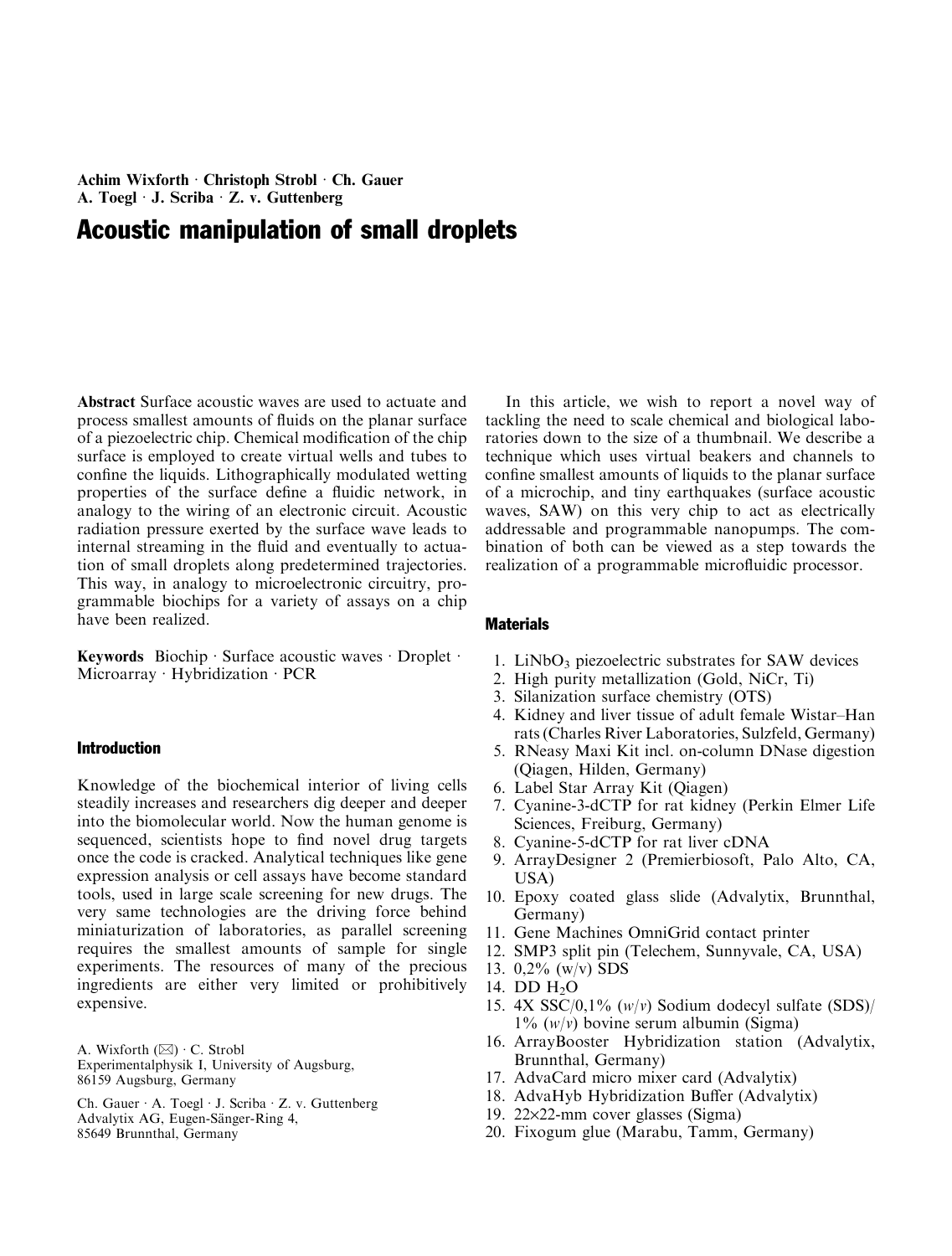- 21. GenePix4000B Scanner (Axon Instruments, Union City, CA, USA)
- 22. GenePix Pro 4.0 Software (Axon Instruments)
- 23. QIAquick PCR Purification Kit (Qiagen)

## Methods

Surface acoustic waves

Surface acoustic waves were first described in combination with earthquakes [1]. Meanwhile, reduced to the significantly smaller nano scale, they found their way into much friendlier fields: SAW devices are widely used for RF signal processing and filter applications and have become a huge industry in mobile communication [2]. SAW devices have been around for years in communication circuitry—every cellphone has filters using the effect. An electrical signal fed into so-called transducers on the surface of a piezoelectric chip is converted into a deformation of the crystal underneath. Given the right frequency of the signal, a mechanical wave is launched across the chip. In Fig. 1, we sketch a snapshot of a SAW propagating on a solid.

The SAW in this figure is characterized by alternating regions of compressed and expanded material as indicated in gray scale.

In the recent past, SAW have also been used to act in a completely different way than for filtering and signal processing just by converting electrical signals into mechanical vibrations and vice versa. Excited on piezoelectric substrates, they are accompanied by large electric fields. These electric fields travel at the speed of sound for the substrate (approximately  $3,000 \text{ m s}^{-1}$ ) having the same spatial and temporal periodicity as their mechanical companions. Charges at or close to the surface couple with these electric fields, and currents are induced within a conducting layer. Nearly 20 years ago, we thus introduced SAW to study the dynamic conductivity  $\sigma(\omega,k)$  of low-dimensional electron systems in high magnetic fields and at low temperatures. It turns out that the interaction between a SAW and the mobile charges in a semiconductor is strongest for very low sheet conductivities as they are observed, e.g., in the regime of the quantum Hall effect [3]. However, SAW can not only be used to probe the properties of quantum

Fig. 1 Sketch of a SAW propagating on a piezoelectric substrate. Typical wavelengths are in the micrometer range, typical amplitudes less than a nanometer

systems, but also to deliberately alter some of them, because SAW represent a spatially modulated strain and stress field accompanied by strong electric fields in a solid, and propagating at the speed of sound. Such an interaction between SAW and the optical properties of a semiconductor quantum well led us to the discovery that photogenerated electron–hole pairs in a semiconductor quantum well can be spatially separated under the influence of a SAW-mediated electric field. This, in turn has an enormous impact on the photoluminescence (PL) of the semiconductor. We were able to show that not only the PL is quenched under the influence of a SAW, it can also be re-established at a remote location on the sample and after a certain delay time [4]. Further studies include acoustic charge transport and the creation of dynamically induced electron wires, and the study of nonlinear acoustic interaction with low dimensional electron systems in semiconductors [5, 6].

However, the piezoelectric effect is usually only a small contribution to the elastic properties of a solid: most of the energy propagating in a SAW (usually more than 95%) is mechanical in nature. Hence, not only electrical interactions as described above, but also mechanical interactions are a possible scope for experimental investigations. Having wavelengths of a few microns and amplitudes of about only a nanometer, however, the forces and electric fields within the nanoquake are sufficient to have a macroscopic effect. Any piece of matter on the surface in the path of a SAW experiences its vibrating force: viscous materials like liquids absorb much of their energy. It turns out that the interaction between a SAW and a liquid on top of the substrate surface induces internal streaming, and, as we will point out below, at large SAW amplitudes this can even lead to a movement of the liquid as a whole.

# Acoustic streaming

The origin of such acoustically induced internal streaming is depicted schematically in Fig. 2. A SAW is propagating from left to right along the x-axis. At  $x=0$ , it reaches the boundary of a liquid at the surface of the substrate. A SAW with a non-vanishing amplitude in the z-direction, i.e. normal to the surface of the substrate, is then strongly absorbed by the fluid, as indicated by the

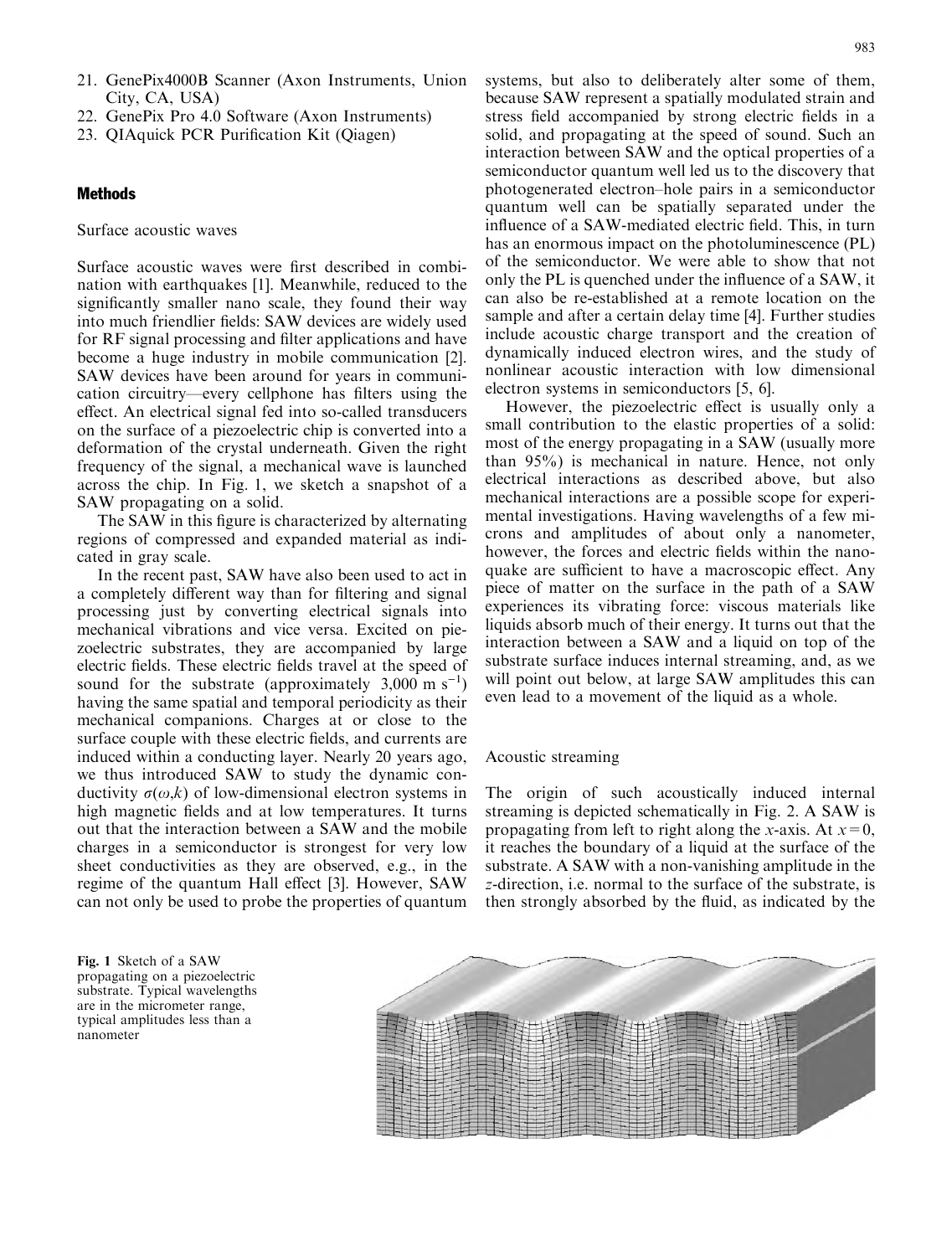

Fig. 2 Schematic illustration of the interaction between a SAW and a liquid on the surface of the SAW substrate. The SAW is propagating from left to right, and at  $x=0$  hits the liquid. A longitudinal sound wave is radiated into the fluid under a refraction angle  $\Theta_{\rm p}$ 

decaying amplitude for positive  $x$  values. Moreover, it creates a small but finite pressure difference  $2\Delta p$  in the fluid between the ridges and the wells of the wave, which transforms into a small but finite difference  $2\Delta\rho$  in the liquid density. Both quantities then spatially and temporally oscillate around their respective equilibrium value  $p_0$ , and  $\rho_o$ , respectively. The pressure difference directly above the surface of the substrate leads to the excitation of a longitudinal sound wave into the liquid. As the sound velocities for the liquid and the solid substrates are in general not equal, this wave is launched under a diffraction angle  $\Theta_R$ , given by:

$$
\Theta_{\rm R} = \arcsin\left(\frac{v_{\rm S}}{v_{\rm f}}\right)
$$

Here,  $v_s$  and  $v_f$  denote the sound velocities of the substrate, and the fluid, respectively. In addition, the SAW is responsible for the build-up of an acoustic radiation pressure [7]

$$
P_S = \rho_0 v_S^2 \left(\frac{\Delta \rho}{\rho_0}\right)^2
$$

in the direction of the sound propagation in the fluid. This leads to internal streaming in a closed volume like a droplet, as the boundary of the droplet reflects the

actuated fluid back to the source. Such internal SAWdriven streaming in a small droplet can be nicely visualized by dissolving a dried fluorescent dye under the influence of a SAW. In Fig. 3, we depict two snapshots of such a fluorescence experiment, taken approximately 1 s apart from each other.

For larger SAW amplitudes, the acoustic radiation pressure even deforms the droplet surface at the opposite side of the sound entrance. This can be seen in Fig. 4, where we show a droplet under the influence of a quite intense SAW, impinging from the left. As can be seen from the figure, the acoustic radiation pressure in this case is so high that it strongly deforms the droplet. At the same time, the wetting angles to the left and the right of the droplet (i.e. ''luff and lee'' of the SAW) are modified with respect to the equilibrium values. This acoustically driven deformation of the droplet is the main reason for the droplet actuation in our case.

#### Virtual containers and tracks for liquids on a chip

The next step towards an application of SAW in microfluidics in general is to create ''flatland'' [8] analogs to channels, tubes, reservoirs, mixing chambers, and similar building blocks usually employed to guide, contain, or process liquids in a fluidic network.

By chemical modification of parts of the chip surface (e.g. silanization employing an OTS-based surface chemistry) we are able to create patterns of preferred wettability (hydrophilic regions) separated by regions of surface chemistry where fluids are repelled (hydrophobic areas). Employing lithographic techniques borrowed from semiconductor microelectronics we can thus create completely flat, 2D fluidic networks, where liquids are confined to virtual tracks, reservoirs and reaction chambers by surface tension alone. A whole variety of methods is available to modulate the wetting properties of the surface of a chip: the most common technique is to silanize specific areas of the surface whereas other regions of the surface are protected by laterally structured photo resists, that have been exposed, using a mask, to UV radiation and subsequently developed leaving the exposed areas etched through to the chip surface.

In Fig. 5, we depict some such self-assembled virtual potential wells for fluids on a surface. Photolithographic techniques have been employed to create ''containers'' for extremely small amounts of liquid, with predeter-

Fig. 3 SAW-induced internal streaming in a small water droplet (side view, approximately 50 nL). A dried fluorescent dye on the surface of the chip is dissolved by SAW agitation, and rapidly fills the whole droplet volume

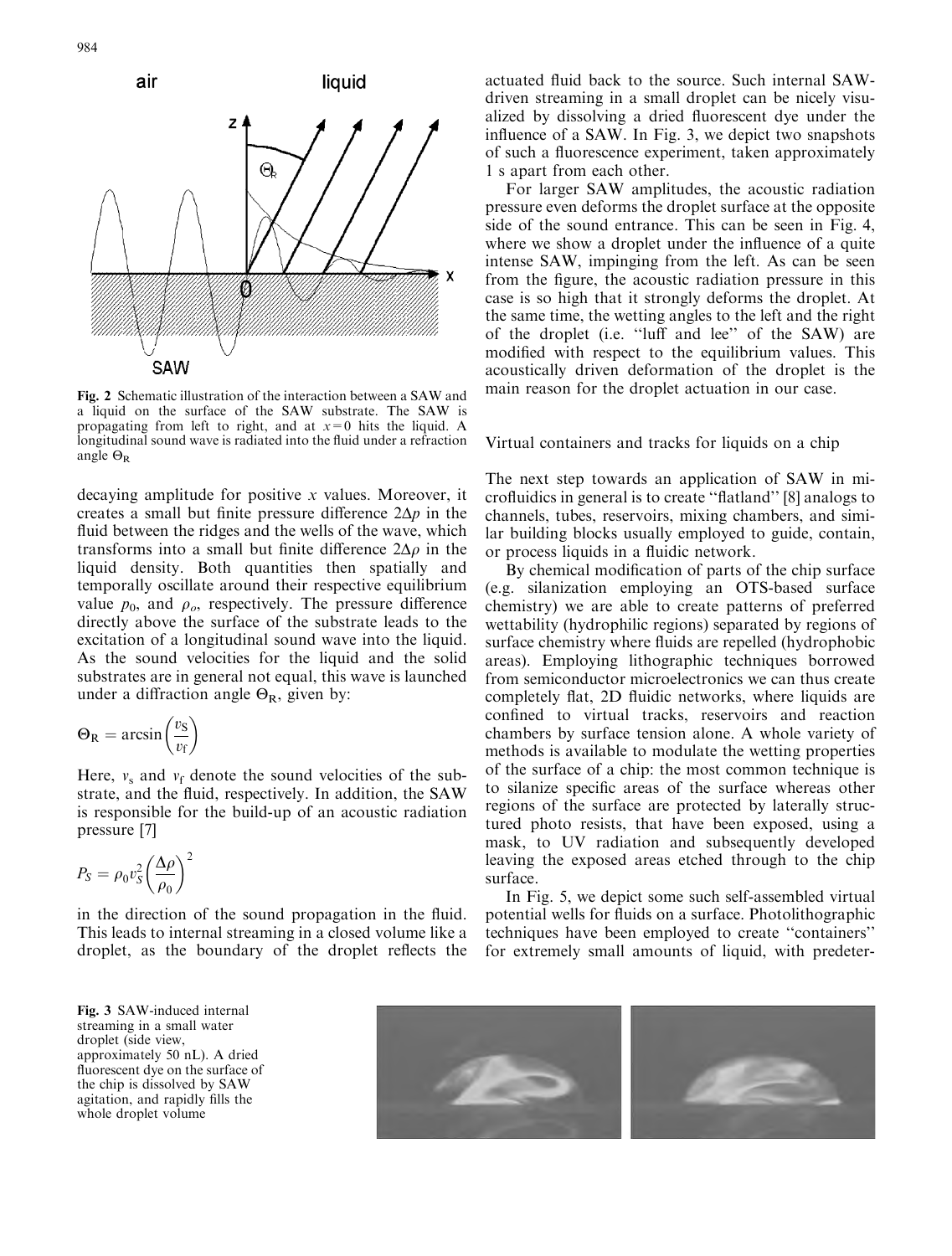

Fig. 4 Side view of a small droplet (ca. 50 nL) on the surface of a piezoelectric substrate. Left: Droplet at rest, note the wetting angle of about 90 °, which has been obtained by hydrophobic treatment of the surface. Right: droplet being "hit" by a SAW impinging from the left. The acoustic radiation strongly deforms the droplet shape. This leads to momentary asymmetry of the wetting angles of the droplet

mined shapes like a hexagon (left) or a ''tube'' with a narrowing (which acts, incidentally, as a pressure-driven valve). Given this surface functionalization, either closed fluid volumes or single droplets can be acoustically guided along predetermined pathways along the surface of the chip.

Given such chemically defined virtual tracks and the SAW-based actuation, we can thus move several droplets of different fluids (or generally different reagents) independently in any desired direction. In Fig. 6, we give a series of snapshots of one of our fluidic chips, where three droplets are actuated using SAW agitation. Depending on the actual layout of the chip, the droplets can be split into smaller ones, they can be merged, mixed and processed in almost any fashion. As the SAW nanopumps are electrically addressable, a complete sequence of different steps of a chemical ''experiment'' or a biological assay can be computer-controlled. Moreover, the simplicity of the fabrication process of our ''programmable bioprocessors'' makes them a serious candidate for truly miniaturized laboratories on a chip [9].

It turns out that the interaction between a SAW and a droplet on a flat surface of a chip is highly non-linear in terms of the ratio between the SAW wavelength and the droplet diameter. In other words, for a given SAW wavelength and power, only droplets of a certain volume can be effectively actuated along a fluidic track, whereas droplets of smaller volume remain basically unaffected by this acoustic pressure. This effect can be used to create very small droplets (approximately 50 pL) out of

Fig. 5 Photolithographically defined surface modification to modulate its wettability. This way, ''virtual'' fluidic tracks are created to confine extremely small amounts of liquid to predetermined geometries or to guide a SAW-driven droplet along a predetermined path on the chip surface

a larger one (approximately 50 nL) by leaving them behind on a microstructured chemically modified surface (see Fig. 7). Such an array of ultra small droplets can be regarded as a special form of microarray. For special applications a layer-by-layer build up of complex sandwich systems might also be generated by employing this scheme.

A combination of the non-linear interaction between the SAW and a droplet and a geometrically defined ''dispenser'' geometry can be used to deliberately ''meter'' a defined volume from a larger one. This is shown in Fig. 8, where we show a part of a chip, where a larger droplet (approximately 100 nL) is used again as a reservoir to dispense a small droplet. After separation from the reservoir, the small droplet then is moved to another location of the chip for further processing.

# **Applications**

SAW-driven agitation of hybridization assays

First applications of the SAW based fluidic actuation already exist and are presently commercialized: the ability of SAW to efficiently stir and mix extremely small amounts of fluids is employed to enhance the results of biological hybridization assays. During hybridization, immobilized DNA fragments or oligonucleotides which are spotted on a microarray are flooded by an unknown sample fluid containing other oligonucleotides. Once hybridization occurs, fluorescence markers on the sample molecules accumulate at a specific spot. This fluorescent signal can then be detected and act as a measure of the hybridization efficiency, in other words, the degree of matching between sample and target molecule.

Usually, such micro array hybridizations are performed in a thin capillary fluid film (thickness approxi-

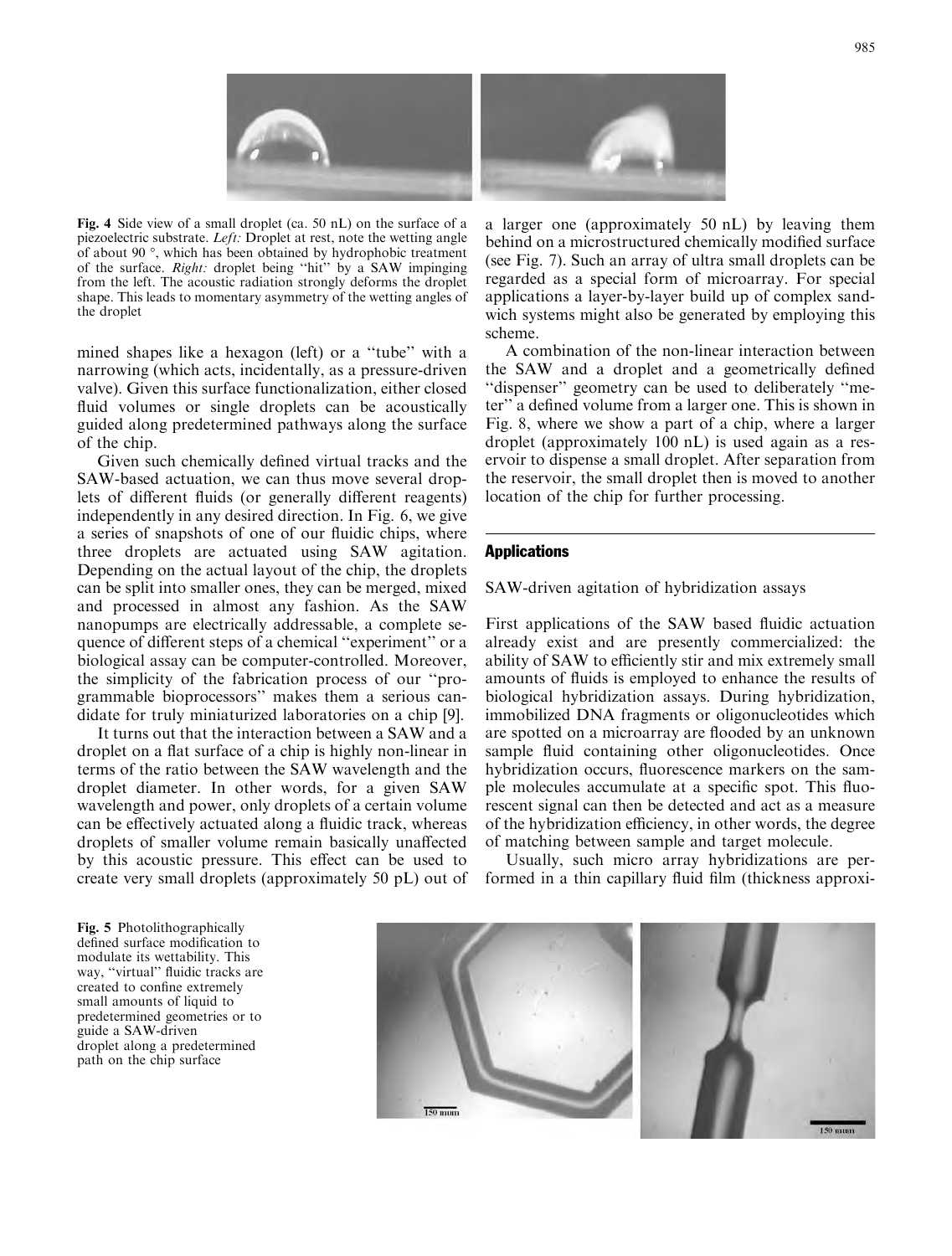Fig. 6 A SAW driven microfluidic processor. Three droplets (approximately 100 nL each) are moved under ''remote control'' and independently by the nanopumps. a–d represent a series of sequentially taken snapshots to visualize the movement, and the ''nanochemical reactions'' occurring when the droplets are merged and mixed by the action of the surface wave. The chip not only contains the nanopumps and the fluidic environment but, in the centre, additional components such as sensors and heaters



mately 50  $\mu$ m), spread across the area of a conventional microscope slide (7.5×2.5 cm). Here, the narrowness of the film again leads to a complete suppression of turbulent flow in the film, diffusion is the only driving force to move a sample molecule toward a target spot.

In Table 1, for instance, we have calculated the diffusion time needed to overcome a certain distance in such a thin liquid film. To cover a distance of only 1 mm, a 100 nm long DNA fragment needs already approximately 30 h. This diffusion limit together with the then unavoidable depletion effects leads to a very slow hybridization process for microarrays. Obviously, mixing and stirring the fluid in the narrow slit would improve this process, as the diffusion limit can be overcome in this case. Although even SAW-mediated agitation in a thin liquid film is rather slow as compared

Fig. 7 Loading of a microarray with a spot distance of about 70 lm using an acoustically actuated droplet moving from left to right acting as a reservoir. Within the fluidic track, a checkerboard geometry of specially treated surface areas has been lithographically defined. The large droplet of about 50 nL volume selectively wets these areas, leaving an array of small droplets behind, each having a volume of only 50 pL. The small circles have been added to the figure to visualize the contours of the smaller droplets

to a free fluid surface, the diffusion limit can be definitely overcome, as we show in Fig. 9.

Here, we depict the result of the fluorescence analysis of a typical microarray assay for the diffusion only, and the mixed case. Not only do we observe a quite dramatic increase of the signal intensity in the latter case, also the homogeneity of the single spots on the microarray is much better for the agitated sample [9]. Another important issue that is associated with microagitation of microarray hybridization assays is the fact that by overcoming the diffusion limit, it is now possible to actually monitor the temporal evolution of the hybridization process. This gives the research an additional channel of information to further improve the results of such macro molecular experiments.

## Example: hybridization efficiency of polymer chain reaction (PCR)-product vs. oligonucleotide microarrays

Microarrays for gene expression studies fall into two categories with respect to the type of spotted probe molecules: PCR products amplified from cDNA clones or presynthesized oligonucleotides. Both systems have their specific advantages regarding biological function-

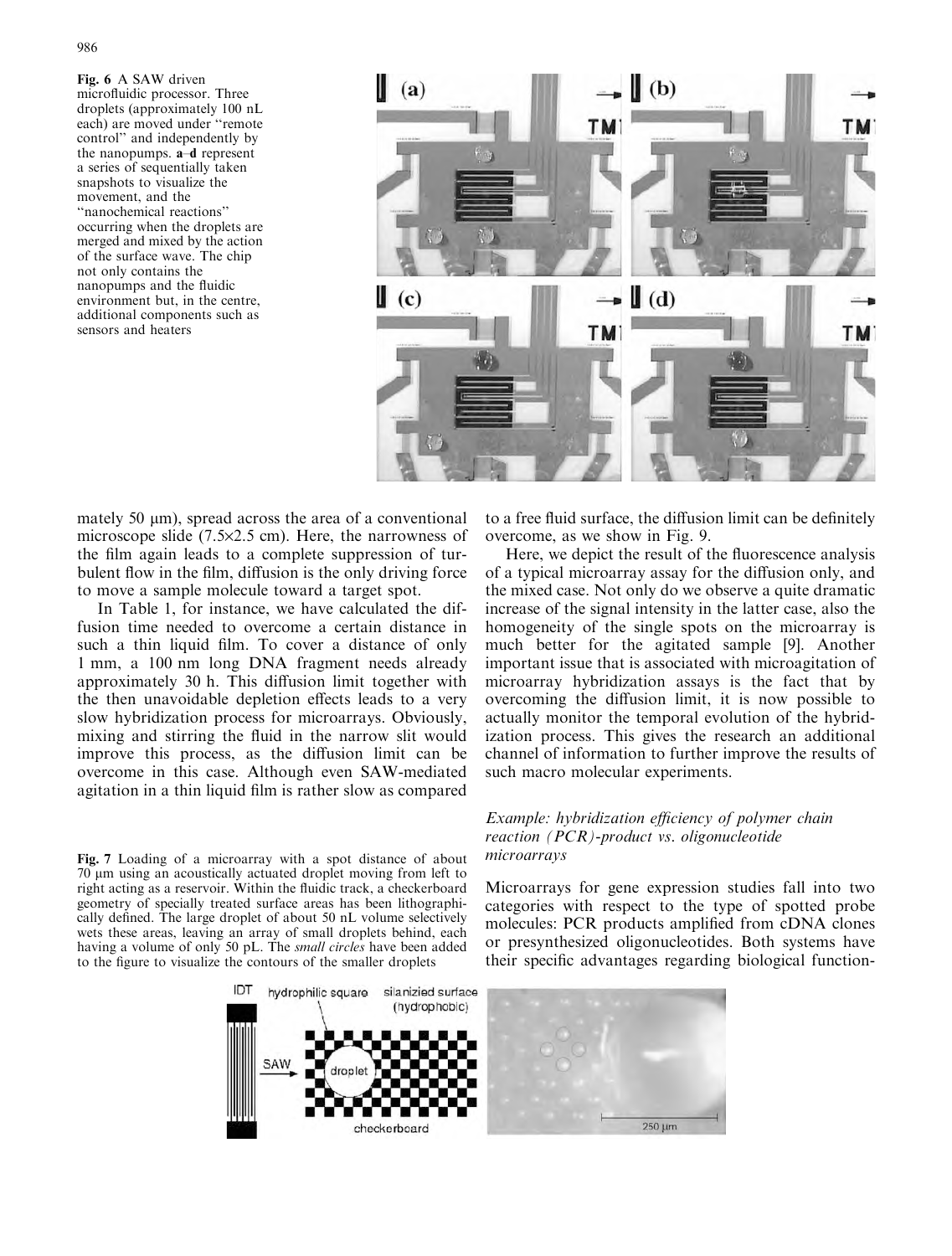Fig. 8 Acoustically driven nano dispenser by selective chemical modification of the wettability of parts of the chip surface and employing two SAW propagating at a right-angle to each other. The upper part shows the timing of the dispensing process, in the lower part we depict the actual experiment



ality and cost. In this study, we compared the signal-tonoise ratios of cDNA hybridized simultaneously to spotted PCR products and oligonucleotides [10]. To exclude any variations induced by sample preparation, hybridization, and washing conditions we used hybrid slides, i.e. the PCR products and oligonucleotides were spotted on the same slide.

Ten PCR products were amplified using rat liver genomic DNA as a template and checked for sequence

Table 1 Calculated diffusion times for different diffusion lengths and three different particle sizes. A DNA segment of only 100 nm lengths needs about 30 h to diffuse over a distance of only 1 mm

| diffusion        | potassium              | Oligonucleotide  | PCR product        |
|------------------|------------------------|------------------|--------------------|
| length $(\mu m)$ | ion $(0.2 \text{ nm})$ | $(6 \text{ nm})$ | $(100 \text{ nm})$ |
| -1               | $0.2 \text{ ms}$       | 6 ms             | $100$ ms           |
| 10               | $20 \text{ ms}$        | $600$ ms         | 10 <sub>s</sub>    |
| 100              | 2 s                    | 60s              | $20 \text{ min}$   |
| 1000             | 200 s                  | $100$ min        | 30 <sub>h</sub>    |

consistency after purification with QIAquick PCR Purification Kit (Qiagen). The PCR products were then spotted in one  $10\times10$  subarray with ten replicate spots in a row. Another  $10\times10$  subarray consists of the corresponding 50-mer (14) oligonucleotides (ten replicates each) specific for the same genes. Each oligonucleotide had been designed to represent a part of the PCR product sequence (mostly at the 5'-end) to ensure comparability between both types of spotted molecule. All probes, oligos and PCR products, were designed with a GC-content of 50%. We used Advalytix epoxy-coated slides for spotting the PCR products and oligonucleotides, again using a contact printing system with Telechem SMP3 split pins.

The spotting concentration for the PCR products was 0.5 pmol  $\mu L^{-1}$ , for the oligonucleotides 50 pmol  $\mu L^{-1}$ in a spotting buffer containing DMSO to ensure that the PCR products are basically single-stranded while binding to the slide surface. The spotting concentrations were optimized separately such that the signal intensities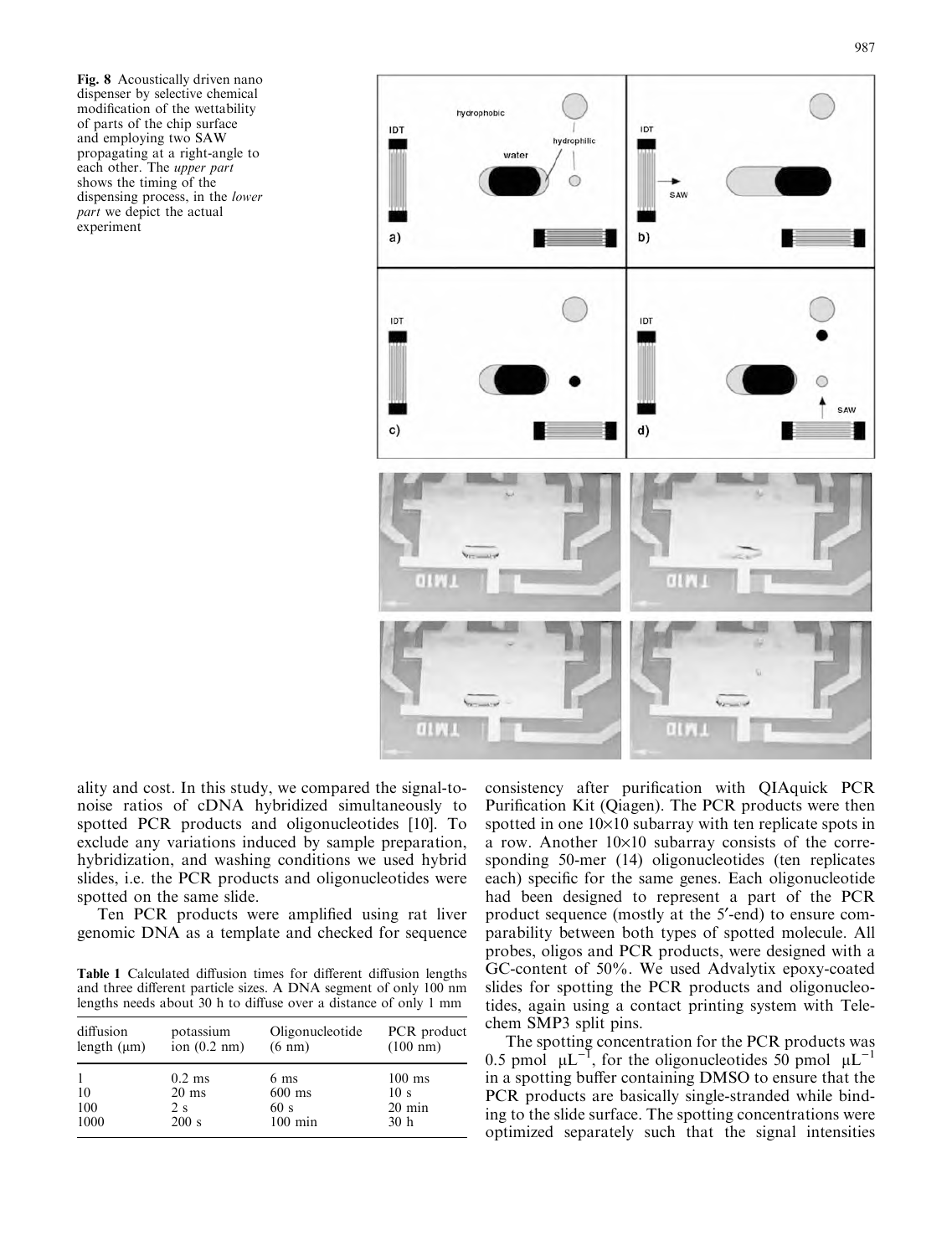Fig. 9 Result of a fluorescencelabelled micro array experiment (rat chip with 50 oligos, three subarrays, two replicas each, overnight hybridization at 42 °C). In **a** we show the intensity enhancement for different spots on the microarray for the agitated sample fluid as compared to the diffusion limited case. The inset shows a typical microarray. In **b** we depict the temporal evolution of the fluorescence intensity in such an experiment



reached their maximum in overnight hybridization. Higher spotting concentrations showed no further effect on the signal intensity. Post spotting processing was carried out according to the slide manufacturer's manual for PCR products including a denaturation step. In Table 2, we show the gene identity and the lengths of the spotted PCR products.

The hybridization was carried out using Cy3 directly labeled cDNA from 5 µg rat liver total RNA using the Qiagen Label Star Array Kit. The slides were prehybridized in a 1% BSA, 4xSSC, and 0.5% SDS

Table 2 Gene identity and fragment length of the rat PCR products

| No.            | Gene      | PCR product<br>length |  |  |  |  |
|----------------|-----------|-----------------------|--|--|--|--|
| 1              | af 106860 | 292                   |  |  |  |  |
| $\overline{2}$ | x94242    | 297                   |  |  |  |  |
| 3              | j02742    | 143                   |  |  |  |  |
| $\overline{4}$ | x68282    | 324                   |  |  |  |  |
| 5              | m13501    | 596                   |  |  |  |  |
| 6              | m18053    | 155                   |  |  |  |  |
| 7              | 110339    | 193                   |  |  |  |  |
| 8              | x62145    | 428                   |  |  |  |  |
| 9              | x66370    | 337                   |  |  |  |  |
| 10             | x06483    | 348                   |  |  |  |  |

solution at 42 °C. Stringent washing after overnight hybridization was carried out in 2xSSC/0.1%SDS, 1xSSC and 0.5xSSC for 10 min each. All hybridizations were again done in the ArrayBooster with no mixing and with mixing activated (default program "42  $\rm{°C}$  DNAhigh"). The hybridization volume was 40  $\mu$ L (*AdvaCard* AC1a) in all cases, i.e. we worked with the same amount and concentration of target molecules by using a pooled aliquot. The only conditions changed were mixing and incubation time. A time series with 8, 20, 32, 48 and 72 h of incubation time was carried out.

For microarray scanning and image analysis we used again the Gene Pix 4000B scanner and the Gene Pix Pro 4.1 Software (Axon Instruments) for raw data generation. All signal intensities were corrected for the local background. We used the background corrected signal intensity rather than the signal-to-noise ratio as the signals were generally at least one order of magnitude higher than the background. Instruments settings were Laser Power 100% and PMT 600 using the rainbow 2 false colour table for visualization.

In Fig. 10a, we show an image of a static (no agitation) hybridization with a 72 h incubation time. The PCR probes result in a higher signal intensity than their oligonucleotide counterparts. The gain in signal intensity achieved by using PCR products compared to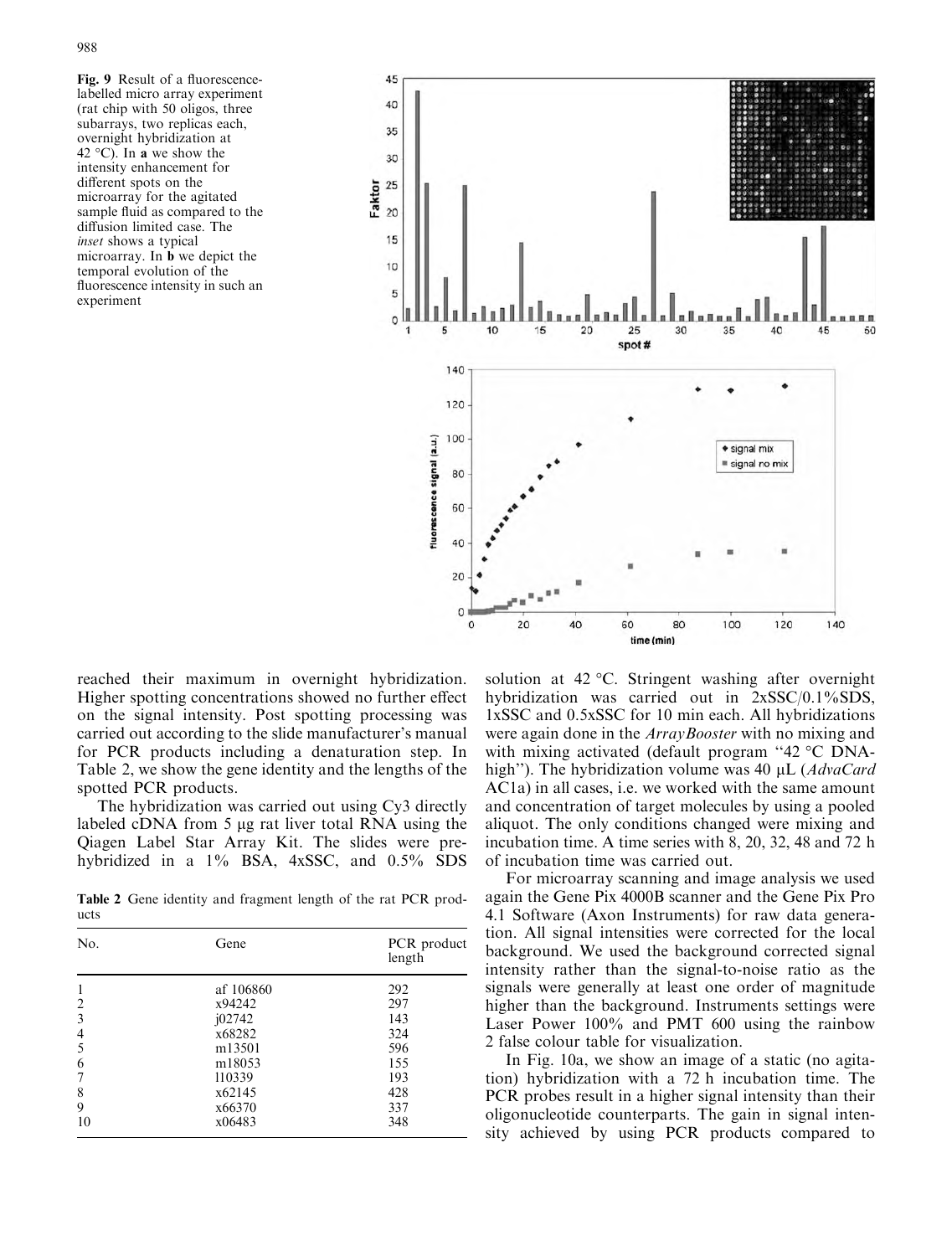Fig. 10 a Static experiment without micro agitation at 42  $\degree$ C; 72 h hybridization time. b Micro agitated hybridization experiment under the same conditions

| (a)       |  |   | <b>PCR</b> products |   |           |                         |   |  |  |  | <b>Oligonucleotides</b> |   |
|-----------|--|---|---------------------|---|-----------|-------------------------|---|--|--|--|-------------------------|---|
|           |  |   |                     |   |           | 1                       |   |  |  |  |                         |   |
|           |  |   |                     |   |           | $\overline{2}$          |   |  |  |  |                         | ø |
| ۰         |  |   |                     |   |           | $\overline{\mathbf{3}}$ | ø |  |  |  |                         |   |
|           |  |   |                     |   |           | 4                       |   |  |  |  |                         |   |
| o         |  |   |                     |   |           | 5                       |   |  |  |  |                         |   |
| ۰         |  |   |                     |   |           | $6\phantom{1}$          |   |  |  |  |                         | Θ |
| B         |  |   |                     |   |           | 7                       |   |  |  |  |                         |   |
| $\bullet$ |  |   |                     | ö | $\bullet$ | 8                       |   |  |  |  |                         |   |
| ø         |  |   |                     |   |           | 9                       |   |  |  |  |                         |   |
| $\bullet$ |  |   |                     |   |           | 10                      |   |  |  |  |                         |   |
|           |  |   |                     |   |           | without agitation       |   |  |  |  |                         |   |
|           |  |   |                     |   |           |                         |   |  |  |  |                         |   |
|           |  |   |                     |   |           |                         |   |  |  |  |                         |   |
| (b)       |  |   | <b>PCR</b> products |   |           |                         |   |  |  |  | <b>Oligonucleotides</b> |   |
|           |  |   |                     |   |           | 1                       |   |  |  |  |                         |   |
|           |  |   |                     |   |           | 2                       |   |  |  |  |                         |   |
|           |  |   |                     |   |           | 3                       |   |  |  |  |                         |   |
|           |  | G |                     |   | Θ         | 4                       |   |  |  |  |                         |   |
|           |  |   |                     |   |           | 5                       |   |  |  |  |                         |   |
|           |  |   |                     |   |           | 6                       |   |  |  |  |                         |   |
|           |  |   |                     |   |           | 7                       | ๑ |  |  |  |                         |   |
|           |  |   |                     |   |           | 8                       | ø |  |  |  |                         |   |
|           |  |   |                     |   |           | 9<br>10                 |   |  |  |  |                         |   |

oligonucleotides varies from 1.1 (row 9) to 10.2 (row 4). The PCR spots are generally smaller than their oligonucleotide counterparts so that this difference may be caused in part by cDNA molecules binding to a larger area.

Active micro agitation of the hybridization solution improved the signal intensities for both oligonucleotides and PCR products, as can be seen in Fig. 10b. However, the average amplification factor differs substantially. The gain in signal intensity was about threefold for PCR products and about 16-fold for oligonucleotides after incubation for 72 h. This pronounced amplification of oligonucleotide signal intensities by micro agitation has been found for all incubation times (Fig. 11). As a result, agitation reversed the relative signal intensities of PCR products and oligonucleotides. With agitation, oligo

Fig. 11 Amplification factor due to micro agitation on a (PCR product)/ (oligonucleotide) hybrid slide at different hybridization times. For all spots and all hybridization times significant amplification of the signal intensities was obtained. However, the amplification factor differs from about 1.1 up to more than 30 for different spots

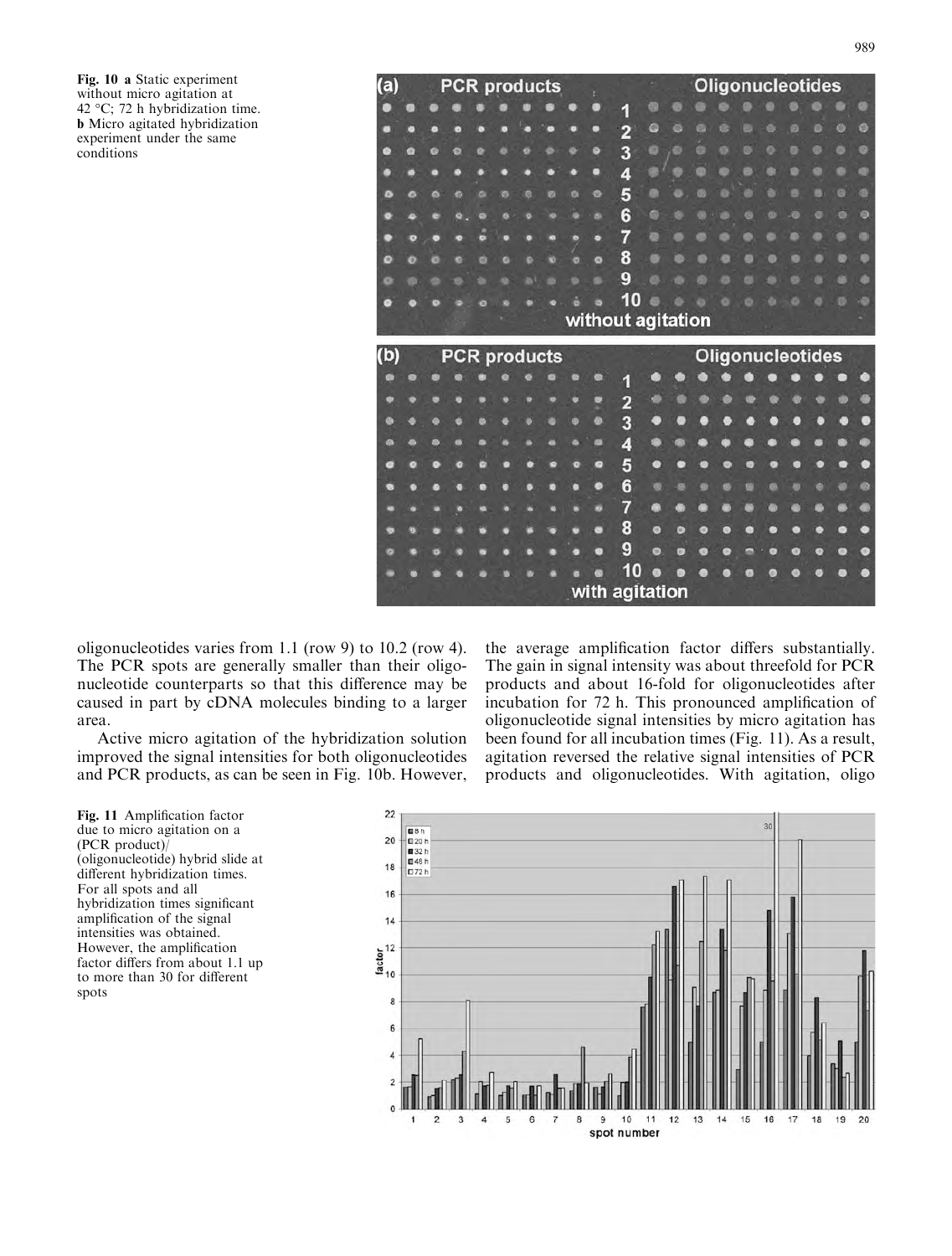probes give higher intensities for all experimental conditions investigated, whereas PCR products result in higher signals without agitation. It is worth noting that the 72 h signal intensities are lower than the values at 48 h of incubation. Further studies are under way to corroborate this finding.

Under static hybridization conditions (no agitation) we assume the number of target molecules within the diffusion radius limits the signal intensity for both spot types. In this case, the spotted PCR products exhibit a higher signal intensity as compared to the corresponding oligonucleotides, because their binding constant is larger. With micro agitation the signal intensity is no longer determined by the number of target molecules in the immediate vicinity of the spots. Under these conditions the larger number of binding sites on the oligo spots might over-compensate for the different binding constants. For this specific array we estimate the number of binding sites on the oligonucleotide spots to be at least two orders of magnitude larger than for PCR products. In a separate experiment we found that almost all oligo molecules spotted on the chip act as binding sites. As the concentration of PCR products in the spotting buffer was about two orders of magnitudes lower than for oligonucleotides, we conclude that the number of available binding sites is also lower by the same factor. Furthermore, the renaturation of the PCR product double-strand sections might compete with the hybridization of the target molecules which results in a further reduction of the number of binding sites available.

## PCR on a chip

The ability of our novel, acoustically driven, programmable bioprocessors to actuate small liquid droplets, to

stir them during hybridization, etc., led us to an attempt to perform a complete PCR on a chip.

For this purpose, in co-operation with the Institute for Physical High Technology (IPHT) in Jena, Germany, we have integrated the fluid-handling techniques described above with a micro heater and a thermometer on the planar surface of the chip. Heating and cooling rates of the order of 5 K  $s^{-1}$  have been achieved on this chip (Fig. 12).

As a proof of concept, a standard PCR protocol (genomic DNA with STS primer, main product 150 base pairs) has been scaled down to a droplet size of less than  $1 \mu L$ . A PCR mix containing polymerase, primer, d-NTP, template DNA, and reaction buffer formed the sample droplet. To prevent this small droplet from evaporation it was covered by a small amount of mineral oil. Thus, the sample droplet and the oil cover formed a virtual micro reactor which could be actuated as a whole across the chip surface. The technological challenge behind this process was to simultaneously define hydrophobic and lipophobic areas and tracks on the chip surface. In the present case (inset of Fig. 12), we achieved a wetting angle of about 80° for oil and water.

Both on-chip microarray detection and a subsequent gel electrophoretic test showed that PCR on a chip is feasible and that after even 30 cycles only three start copies in the droplet could be successfully amplified. As a very attractive addition to this on-chip PCR, we were also able to show that multi spot PCR is also possible. For this purpose, up to four different sample droplets have been covered by oil, simultaneously (Fig. 12, centre). The PCR, too, was performed simultaneously for the four droplets. Subsequent analysis showed no crosscontamination between the single droplets (Fig. 12, lower inset).

A very important feature of the on-chip PCR is that we are able to monitor the progress of the amplifica-

Fig. 12 Chip-based PCR as a proof of concept for a programmable bioprocessor. On the chip (centre), interdigital transducers for acoustic manipulation of the small droplets and a heater and a thermometer have been integrated simultaneously. Four different PCR protocols have been performed at the same time, employing a ''multi-spot'' technique as described in the text. To prevent the small sample droplets (less than a microlitre) from evaporation during the PCR cycles, all four droplets were covered by an oil drop (see also upper inset). Subsequent gel electrophoresis showed that no cross contamination between the droplets (samples P1–P3 and a control droplet, lane X) occurred